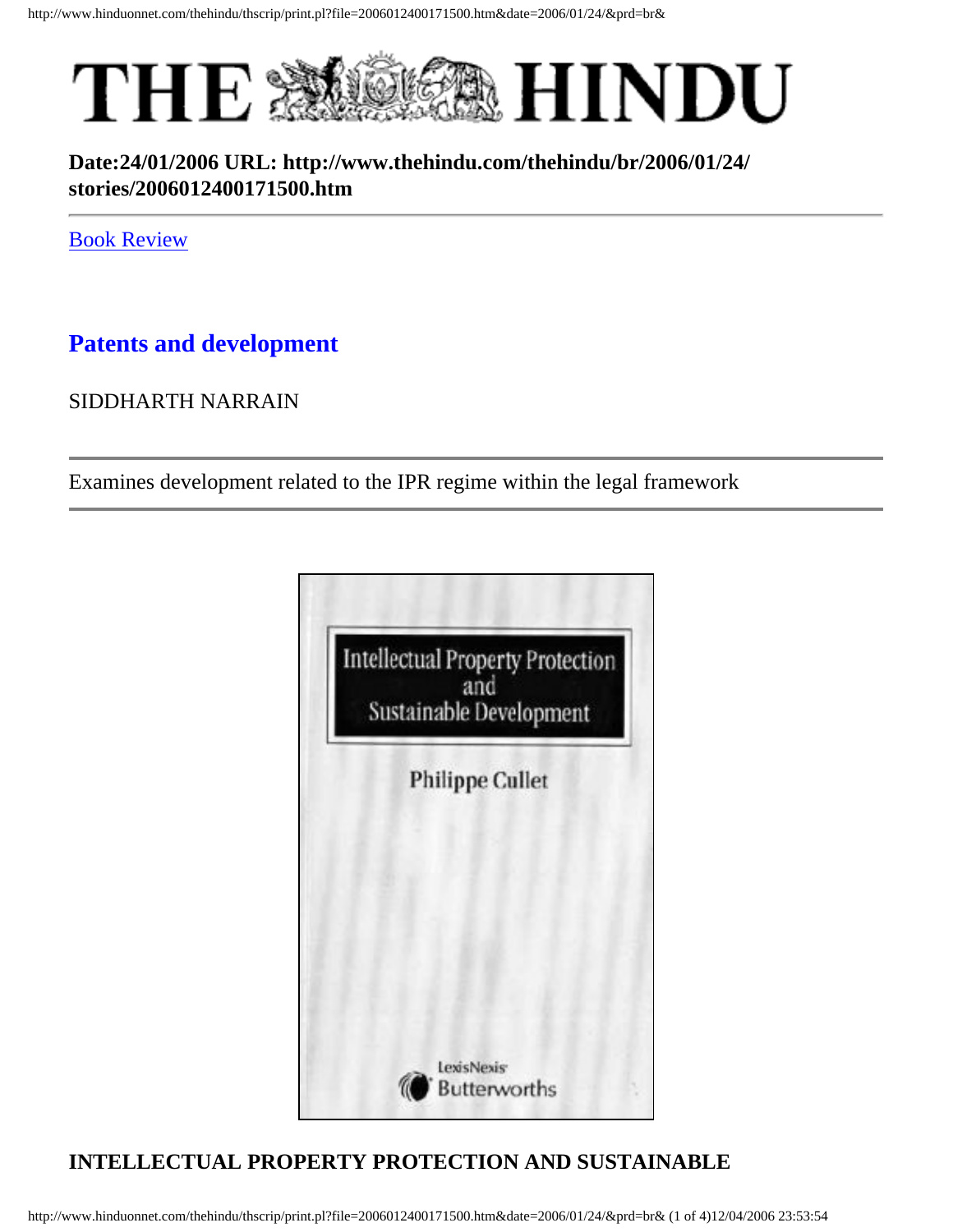#### **DEVELOPMENT: Philippe Cullet; Lexis Nexis Butterworths, 14th Floor, Vijaya Building, 17, Barakhamba Road, New Delhi-110001. Rs. 275.**

This book by Philippe Cullet is a timely reminder that there are aspects to the intellectual property rights (IPR) regime that have not been debated seriously and extensively enough. The author has examined in detail developments related to the IPR regime within the national and international legal frameworks and their impact on society, environment and notions of development and human rights.

The author's arguments are based on the premise that since it is difficult to envisage a situation in which the IPR regime can be done away with, developing countries should use the existing framework of IPR to ensure that the rights and livelihood of farmers, tribal peoples and marginalised communities are protected. He argues that in countries like India, the government should enact laws to promote appropriate biotechnologies — genetic engineering that is environmentally safe and socially, economically and culturally acceptable.

#### Farmer's rights

Cullet has looked at possibilities within the patent system to address the needs of societies that are largely dependent on agriculture. He has examined the category of farmer's rights that were introduced to create incentives for the equitable sharing of benefits from plant genetic resources. He argues that farmer's rights are intrinsically based on the link between innovation and rights over knowledge, biodiversity conservation, and the sustainable use of agro-biodiversity.

The current patent regime recognises the concern of developing countries on extending IPR protection to an area like agriculture. The Agreement on Trade Related Intellectual Property Rights (TRIPS) provides for a sui generis system to protect plant varieties, the result of a compromise between developed countries in favour of introducing intellectual property rights in agriculture and developing countries, which believe that agriculture cannot be equated to other fields of technology.

In India, the Protection of Plant Varieties and Farmer's Rights Act recognises that farmers, besides being innovators, play an important role in conserving biodiversity. The Act, which was passed in 2001, remains unimplemented because the Plant Variety Authority, that has to be constituted under the Act, is yet to be set up. Cullet points out that, even if implemented, the provisions in the law relating to farmer's rights are unlikely to be effective as farmers would find it difficult to register their varieties even when entitled to it.

#### Patents on life forms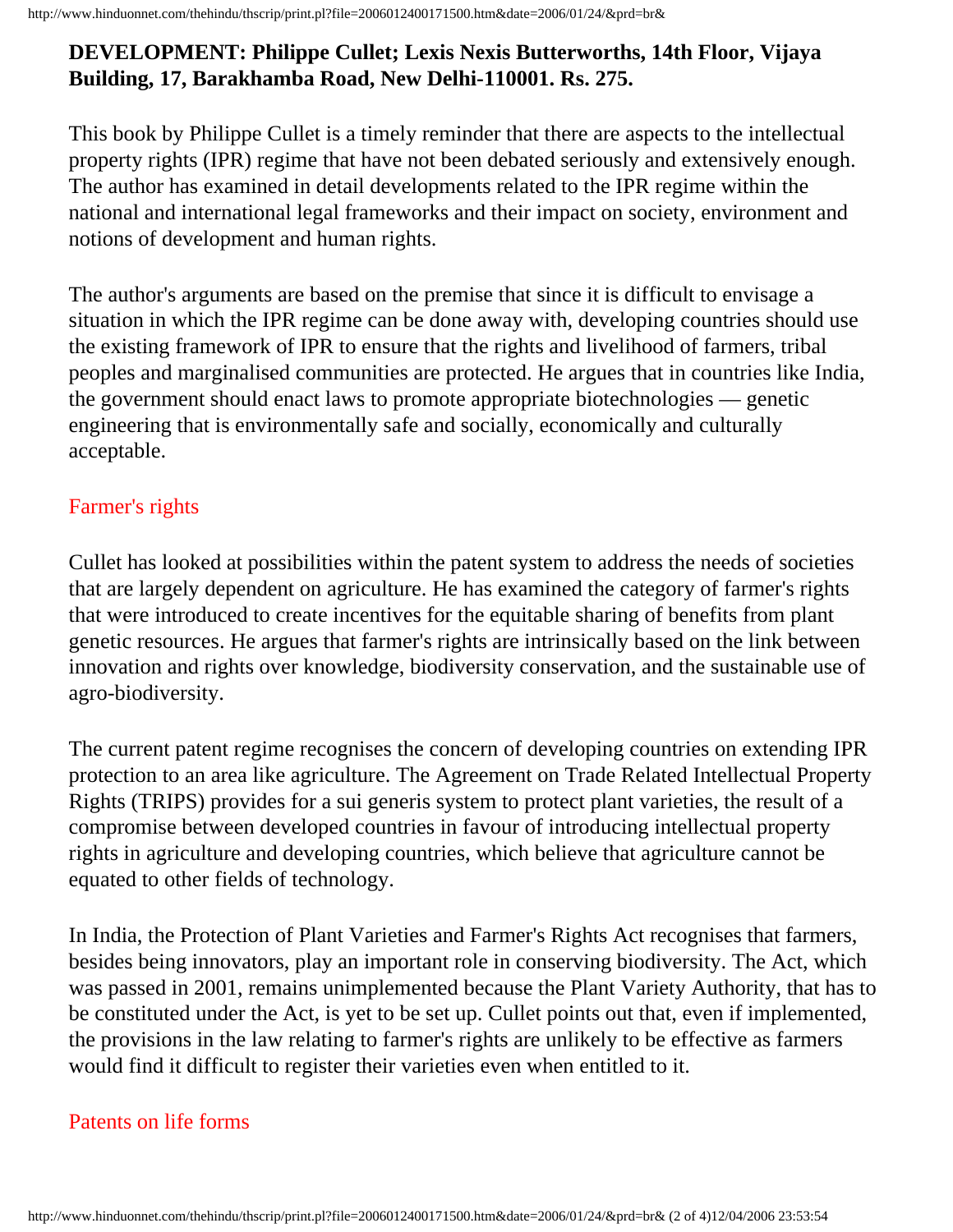http://www.hinduonnet.com/thehindu/thscrip/print.pl?file=2006012400171500.htm&date=2006/01/24/&prd=br&

The author traces the development of patents on life forms that were the result of legal developments in the U.S. and Europe. The U.S. Supreme Court decision in Diamond v. Chakrabarty opened the door of patenting microorganisms and was subsequently extended to genes, proteins, and through recombinant technology, to multi-cellular animals and plants. This blurring of distinction between inventions and discoveries by providing for the patenting of biological material is relevant to India where provisions relating to patenting of microorganisms in the Patent Act, 2005 have been referred to a Technical Expert Committee on Patent Issues.

The author observes that though traditional knowledge has not been perceived to fit into the western paradigm of science, it has contributed heavily to innovation in the intellectual property rights framework. He points out that developing countries have begun to protect traditional knowledge against bio- piracy. It was the intervention of the Council for Scientific and Industrial Research (CSIR) that led to the revoking of the patent on the healing properties of turmeric granted in the U.S. on the ground that the alleged invention was part of public domain knowledge in India.

In this book, Cullet has explored methods by which traditional knowledge could be protected against bio- prospecting from both foreign and domestic entities. Significantly he points out that while there was public indignation against patents on traditional knowledge being granted to foreign individuals and companies, there has been no debate on the need to protect traditional knowledge holders against individuals within the country.

#### Bio-safety

The author has addressed the debate on bio- safety in relation to the IPR regime. He observes that while the patent system does not provide for any means of redress if a genetically modified organism released in the environment causes damage, the Canadian Supreme Court has recently held that the mere presence of a genetically modified seed on the land of a farmer, even if he has not purchased the seed, constitutes an infringement of the patent on the seed.

Cullet suggests making the observance of bio- safety regulations a pre-condition of patentability, and extending the liability regime to damage caused by genetically modified organisms. These suggestions are the result of the author recognising that bio- safety includes assessing health and socio-economic impacts of biotechnology, and that IPR need to be linked to sustainable development.

This book does not have any pretensions of being a quick read. Written in matter of fact manner but packed with information, it is a comprehensive text and essential reading for those interested in this subject.